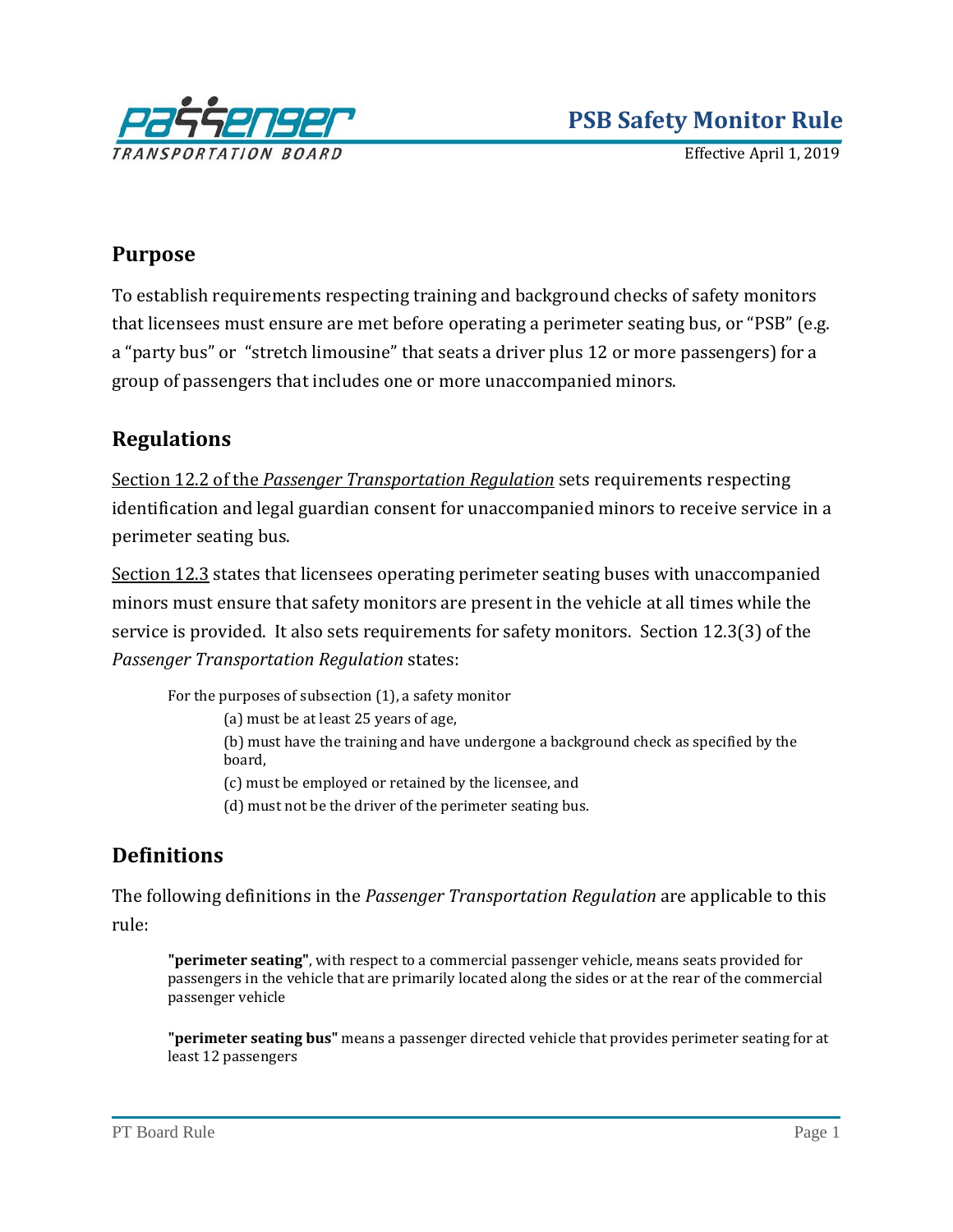#### PSB SAFETY MONITOR RULE

**"unaccompanied minor"** means a minor who is not accompanied, while receiving service in a perimeter seating bus, by the minor's legal guardian

The *[Age of Majority Act](http://www.bclaws.ca/Recon/document/ID/freeside/00_96007_01)* generally defines a minor as a person who has not reached age 19.

# **Applicability**

This rule applies to holders of a Passenger Transportation Licence while using a perimeter seating bus to provide a passenger transportation service to a passenger or group of passengers that includes one or more unaccompanied minors.

## **Rule**

- 1. **General Requirement** Whether the Safety Monitor is an employee, contractor or shareholder of the licensee, or is some other person, the licensee:
	- 1.1. is responsible for ensuring that requirements in this rule are met respecting criminal record checks, training and records respecting criminal record checks and training; and
	- 1.2. must not provide service with a perimeter seating bus unless the licensee has met all applicable requirements in:
		- 1.2.1. sections 12.2 and 12.3 of the Passenger Transportation Regulation; and 1.2.2. this rule.
- 2. **Criminal Record Check Requirements** The licensee may only use a safety monitor in its vehicle when:
	- 2.1. The licensee has confirmed the identity of the safety monitor with the safety monitor's current, government-issued identification that includes a photograph and date of birth; and
	- 2.2. The licensee has reviewed a criminal record check issued within 3 years of the service date, and information in the check does not indicate a risk for working with children.
- 3. **First Aid Training Requirements** The Safety Monitor must, on the date service is provided, hold valid first aid certification which must:
	- 3.1. be obtained by successful training through one of the following courses: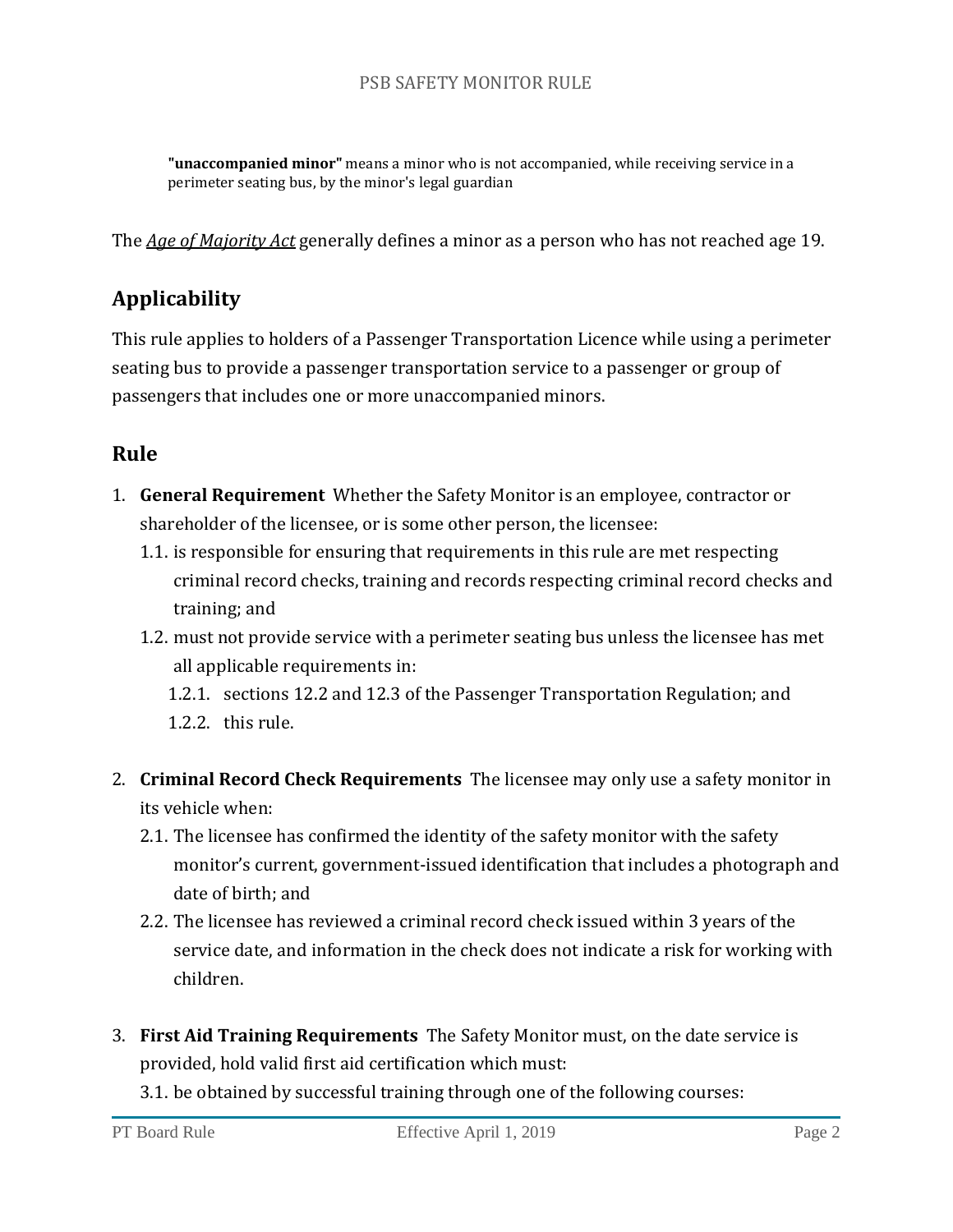- 3.1.1. Standard First Aid with CPR/AED [1;](#page-2-0)
- 3.1.2. Emergency First Aid with CPR/AED;
- 3.1.3. Occupational First Aid Level 1 with CPR/AED; or
- 3.1.4. a course that excee[ds](#page-2-1) requirements of any course listed above; and
- 3.2. include CPR/AED training<sup>2</sup> for the age group for which the Safety Monitor is responsible;
- 3.3. be obtained from the [Canadian Red Cross](https://www.redcross.ca/in-your-community/british-columbia-and-yukon/first-aid-and-cpr) or another [first-aid training provider](https://www.worksafebc.com/en/resources/health-safety/information-sheets/first-aid-training-providers?lang=en)  [recognized by WorkSafeBC;](https://www.worksafebc.com/en/resources/health-safety/information-sheets/first-aid-training-providers?lang=en)
- 3.4. include practical training in person and in-person competency testing; and
- 3.5. be issued within 3 years of the date of service.
- 4. **Naloxone Training Requirements** The licensee must ensure that the Safety Monitor has, within the past 3 years, received a certificate for completing the BC Centre for Disease Control ["Naloxone Training Online" course](https://www.stopoverdose.gov.bc.ca/theweekly/naloxone-training-online) provided through "Toward the Heart."
- 5. **Safety Monitor Training Requirements** The licensee must ensure that the Safety Monitor has, within the past 3 years, received pre-service or refresher training that covers the subjects listed below:
	- 5.1. responsibilities and roles of the licensee, driver, safety monitor(s), minors on the vehicle and all other passengers with respect to applicable laws and regulations in BC;
	- 5.2. routine steps a Safety Monitor must take before, during and after the licensee provides service with a perimeter seating bus—and special steps a Safety Monitor must take in an emergency;
	- 5.3. familiarization with the physical openings, door mechanisms, window mechanisms and safety equipment while on a perimeter seating bus;
	- 5.4. review of the licensee's PSB Safety Monitor procedures:

i<br>I

<span id="page-2-1"></span><span id="page-2-0"></span><sup>&</sup>lt;sup>1</sup> CPR = cardio-pulmonary resuscitation; AED = automated external defibrillation  $\frac{2 \text{ C}}{2 \text{ C}}$  Completion of a Standard or Emergency first aid course with CPR/AED Level C training provides CPR training for all age groups: adults, children and infants. A Safety Monitor with Occupational First Aid certification will have Level A training for performing CPR on adults and will also require certification from a CPR/AED Level C course.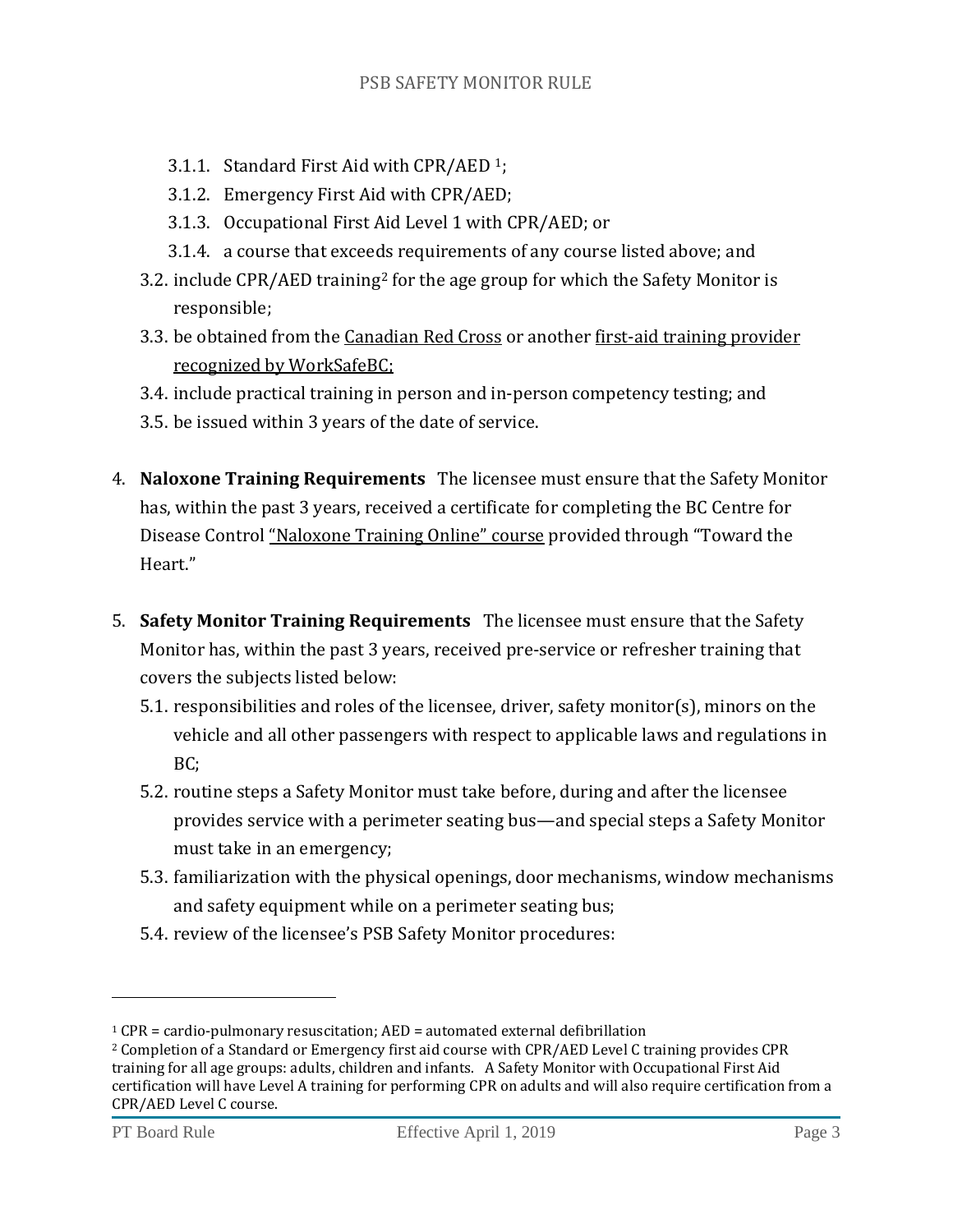- 5.4.1. to ensure communication and teamwork with the licensee, driver, unaccompanied minors, other passengers and, as needed, passengers' parents and legal guardians who are not travelling on the vehicle;
- 5.4.2. to ensure that Safety Monitors conduct pre-trip checks of:
	- 5.4.2.1. passenger information respecting health; medications; allergies; disabilities and any special medical or other needs; emergency instructions and contacts; permissions from parents or legal guardians; and BC Personal Health Numbers (or equivalent);
	- 5.4.2.2. safety equipment and first aid supplies (including a Naloxone kit)on board the vehicle; and
	- 5.4.2.3. seat belt inspection to ensure that all seat belts are exposed and are easily visible (i.e., not tucked into a seat and hidden) in the passenger compartment;
- 5.4.3. to ensure a coordinated response to an incident;
- 5.4.4. to ensure that unaccompanied minors and other passengers are accounted for at all times during a trip, both on and off a vehicle;
- 5.4.5. to ensure the securement of doors, windows, skylights, safety equipment and personal items in the passenger compartment;
- 5.4.6. to ensure safe vehicle entry and exit in both routine and emergency circumstances;
- 5.4.7. to ensure secure seating, and that all passengers are wearing a seat belt if the bus is equipped with them, and safe conduct of minors and adults inside a moving vehicle, and safe conduct when passengers are inside or outside the vehicle while stopped;
- 5.4.8. to ensure timely and appropriate incident reporting to the driver, employer and emergency responders,
- 5.4.9. to ensure appropriate incident record-keeping for all vehicle occupants; and
- 5.4.10. to ensure safe and timely decision making on when and how to send a minor home due to serious misconduct or health issues—including communications and contact with parents, legal guardians, and medical personnel;
- 5.5. general professional conduct expected of the Safety Monitor; and